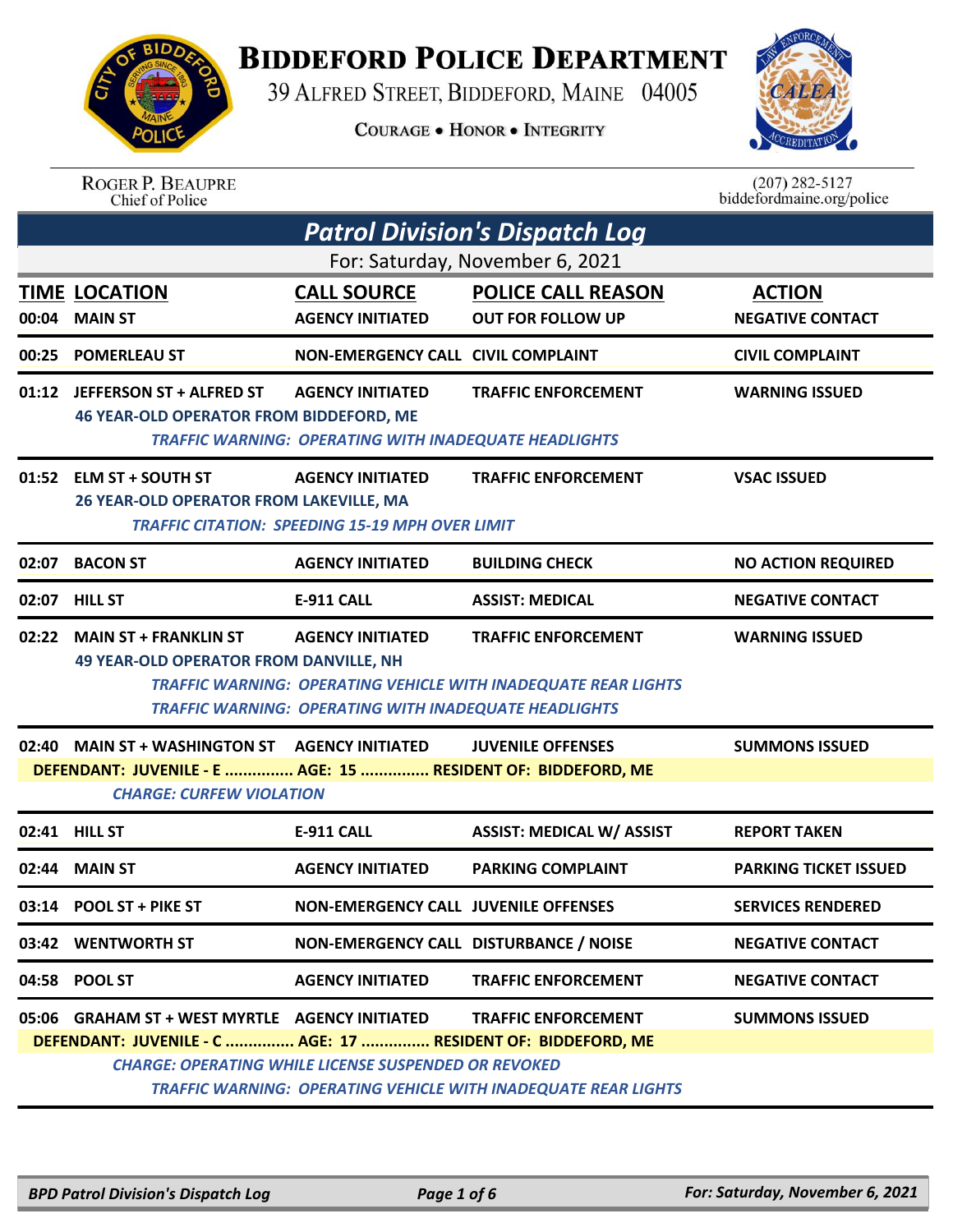|       | <b>TIME LOCATION</b><br>05:45 ELM ST + IRON TRAIL RD<br>27 YEAR-OLD OPERATOR FROM BIDDEFORD, ME                      | <b>CALL SOURCE</b><br><b>AGENCY INITIATED</b><br><b>TRAFFIC WARNING: SPEEDING 10-14 MPH OVER LIMIT</b>                                  | <b>POLICE CALL REASON</b><br><b>TRAFFIC ENFORCEMENT</b>                                                                                                                                                                                                | <b>ACTION</b><br><b>WARNING ISSUED</b> |
|-------|----------------------------------------------------------------------------------------------------------------------|-----------------------------------------------------------------------------------------------------------------------------------------|--------------------------------------------------------------------------------------------------------------------------------------------------------------------------------------------------------------------------------------------------------|----------------------------------------|
|       | 05:55 RAYMOND ST                                                                                                     | NON-EMERGENCY CALL OUT FOR FOLLOW UP                                                                                                    |                                                                                                                                                                                                                                                        | <b>SERVICES RENDERED</b>               |
|       | 07:02 HIGH ST                                                                                                        | <b>AGENCY INITIATED</b>                                                                                                                 | <b>PAPERWORK</b>                                                                                                                                                                                                                                       | <b>PAPERWORK NOT SERVED</b>            |
|       | 07:12 HILL ST                                                                                                        | <b>AGENCY INITIATED</b>                                                                                                                 | <b>PAPERWORK</b>                                                                                                                                                                                                                                       | <b>PAPERWORK NOT SERVED</b>            |
| 07:23 | <b>HARDING ST</b>                                                                                                    | <b>AGENCY INITIATED</b>                                                                                                                 | <b>PAPERWORK</b>                                                                                                                                                                                                                                       | <b>PAPERWORK NOT SERVED</b>            |
| 07:32 | <b>POOL ST</b>                                                                                                       | <b>AGENCY INITIATED</b>                                                                                                                 | <b>PAPERWORK</b>                                                                                                                                                                                                                                       | <b>PAPERWORK NOT SERVED</b>            |
|       | 07:42 PIERSONS LN                                                                                                    | <b>AGENCY INITIATED</b>                                                                                                                 | <b>OUT FOR FOLLOW UP</b>                                                                                                                                                                                                                               | <b>NEGATIVE CONTACT</b>                |
|       | 08:10 ALFRED ST<br>31 YEAR-OLD OPERATOR FROM BIDDEFORD, ME                                                           | <b>AGENCY INITIATED</b>                                                                                                                 | <b>TRAFFIC ENFORCEMENT</b><br><b>TRAFFIC CITATION: FAILING TO PRODUCE EVIDENCE OF VEHICLE INSURANCE</b><br>TRAFFIC WARNING: FAILING TO NOTIFY STATE OF NAME AND ADDRESS CHANGE<br><b>TRAFFIC WARNING: OPERATING MOTOR VEHICLE WITH OBSTRUCTED VIEW</b> | <b>VSAC ISSUED</b>                     |
| 08:14 | <b>MAY ST</b>                                                                                                        | NON-EMERGENCY CALL CIVIL COMPLAINT                                                                                                      |                                                                                                                                                                                                                                                        | <b>SERVICES RENDERED</b>               |
|       | 08:15 ELM ST<br>58 YEAR-OLD OPERATOR FROM BIDDEFORD, ME                                                              | <b>AGENCY INITIATED</b>                                                                                                                 | <b>TRAFFIC ENFORCEMENT</b><br>TRAFFIC WARNING: MOTOR VEHICLE SPEEDING: 30+ MPH OVER SPEED LIMIT                                                                                                                                                        | <b>WARNING ISSUED</b>                  |
| 08:23 | <b>ALFRED ST + EMMONS PL</b><br>22 YEAR-OLD OPERATOR FROM LEWISTON, ME                                               | <b>AGENCY INITIATED</b><br>TRAFFIC WARNING:  FAILURE TO REGISTER VEHICLE<br><b>TRAFFIC WARNING: OPERATING A DEFECTIVE MOTOR VEHICLE</b> | <b>TRAFFIC ENFORCEMENT</b><br><b>TRAFFIC CITATION: OPERATE VEHICLE W/O VALID INSPECTION CERTIFICATE</b><br>TRAFFIC WARNING: FAILING TO NOTIFY STATE OF NAME AND ADDRESS CHANGE                                                                         | <b>VSAC ISSUED</b>                     |
| 08:29 | <b>ALFRED ST</b><br>71 YEAR-OLD OPERATOR FROM ALFRED, ME                                                             | <b>AGENCY INITIATED</b>                                                                                                                 | <b>TRAFFIC ENFORCEMENT</b><br><b>TRAFFIC WARNING: OPERATING VEHICLE WITH INADEQUATE BRAKE LIGHTS</b>                                                                                                                                                   | <b>WARNING ISSUED</b>                  |
| 08:38 | <b>ALFRED ST</b><br>57 YEAR-OLD OPERATOR FROM WESTBOROUGH, MA                                                        | <b>AGENCY INITIATED</b><br><b>TRAFFIC WARNING: SPEEDING 10-14 MPH OVER LIMIT</b>                                                        | <b>TRAFFIC ENFORCEMENT</b>                                                                                                                                                                                                                             | <b>WARNING ISSUED</b>                  |
|       | 08:42 ALFRED ST                                                                                                      | <b>AGENCY INITIATED</b>                                                                                                                 | <b>TRAFFIC ENFORCEMENT</b>                                                                                                                                                                                                                             | <b>VSAC ISSUED</b>                     |
|       | 08:45 CUTTS ST<br><b>CHARGE: FAILURE TO REGISTER VEHICLE</b><br><b>CHARGE: OPERATING WITH SUSPENDED REGISTRATION</b> | <b>AGENCY INITIATED</b>                                                                                                                 | <b>TRAFFIC ENFORCEMENT</b><br>DEFENDANT: MICHAEL CRISTOPHER AMADON  AGE: 31  RESIDENT OF: BIDDEFORD, ME                                                                                                                                                | <b>SUMMONS ISSUED</b>                  |
|       | 08:54 ALFRED ST<br>37 YEAR-OLD OPERATOR FROM PORTLAND, ME                                                            | <b>AGENCY INITIATED</b>                                                                                                                 | <b>TRAFFIC ENFORCEMENT</b><br><b>TRAFFIC WARNING: OPERATE VEHICLE W/O VALID INSPECTION CERTIFICATE</b>                                                                                                                                                 | <b>WARNING ISSUED</b>                  |
|       | <b>BPD Patrol Division's Dispatch Log</b>                                                                            | Page 2 of 6                                                                                                                             |                                                                                                                                                                                                                                                        | For: Saturday, November 6, 2021        |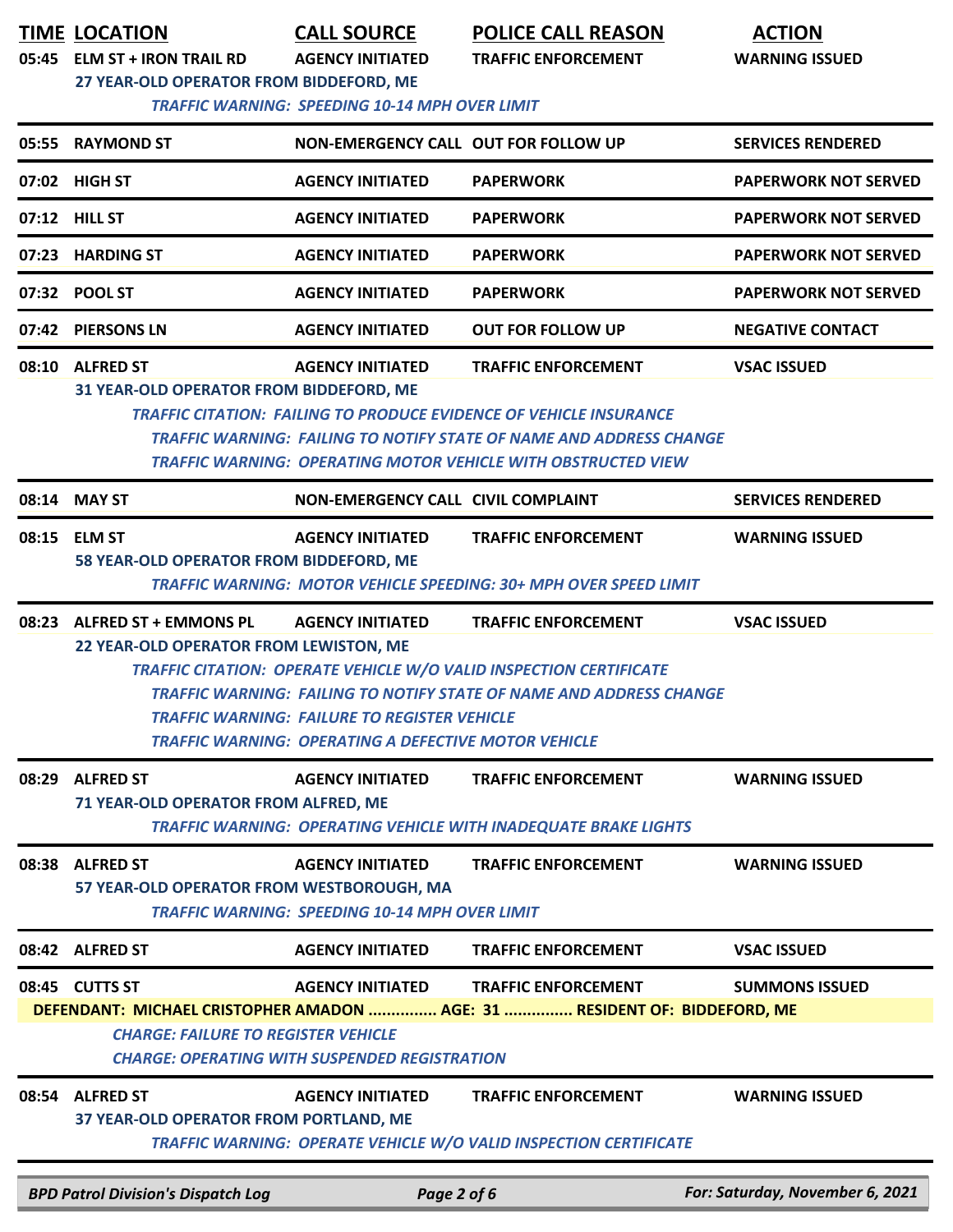|       | <b>TIME LOCATION</b><br>08:54 MAIN ST                                                                                                                                                                     | <b>CALL SOURCE</b><br><b>AGENCY INITIATED</b>                                                                                                     | <b>POLICE CALL REASON</b><br><b>COMMUNITY ENGAGEMENT</b>                                                           | <b>ACTION</b><br><b>SERVICES RENDERED</b> |  |
|-------|-----------------------------------------------------------------------------------------------------------------------------------------------------------------------------------------------------------|---------------------------------------------------------------------------------------------------------------------------------------------------|--------------------------------------------------------------------------------------------------------------------|-------------------------------------------|--|
|       | 09:01 ALFRED ST<br><b>AGENCY INITIATED</b><br><b>TRAFFIC ENFORCEMENT</b><br><b>VSAC ISSUED</b><br><b>28 YEAR-OLD OPERATOR FROM HARRISON, ME</b><br><b>TRAFFIC CITATION: SPEEDING 10-14 MPH OVER LIMIT</b> |                                                                                                                                                   |                                                                                                                    |                                           |  |
|       | 09:05 POOL ST + SEVIGNY AVE<br>56 YEAR-OLD OPERATOR FROM SIDNEY, ME                                                                                                                                       | <b>AGENCY INITIATED</b>                                                                                                                           | <b>TRAFFIC ENFORCEMENT</b><br>TRAFFIC WARNING: OPERATE VEHICLE W/O VALID INSPECTION CERTIFICATE                    | <b>WARNING ISSUED</b>                     |  |
| 09:09 | <b>PIERSONS LN</b>                                                                                                                                                                                        | <b>AGENCY INITIATED</b>                                                                                                                           | <b>OUT FOR FOLLOW UP</b>                                                                                           | <b>NEGATIVE CONTACT</b>                   |  |
|       | 09:32 ALFRED ST<br>28 YEAR-OLD OPERATOR FROM BIDDEFORD, ME                                                                                                                                                | <b>AGENCY INITIATED</b><br><b>TRAFFIC WARNING: SPEEDING 10-14 MPH OVER LIMIT</b>                                                                  | <b>TRAFFIC ENFORCEMENT</b>                                                                                         | <b>WARNING ISSUED</b>                     |  |
|       | 09:54 ELM ST<br>61 YEAR-OLD OPERATOR FROM OLD ORCHARD BEACH, ME                                                                                                                                           | <b>AGENCY INITIATED</b><br><b>TRAFFIC WARNING: SPEEDING 10-14 MPH OVER LIMIT</b>                                                                  | <b>TRAFFIC ENFORCEMENT</b>                                                                                         | <b>WARNING ISSUED</b>                     |  |
|       | 09:56 WEST ST<br>37 YEAR-OLD OPERATOR FROM KENNEBUNKPORT, ME                                                                                                                                              | <b>AGENCY INITIATED</b>                                                                                                                           | <b>TRAFFIC ENFORCEMENT</b><br>TRAFFIC WARNING: OPERATE VEHICLE W/O VALID INSPECTION CERTIFICATE                    | <b>WARNING ISSUED</b>                     |  |
|       | 10:06 ALFRED ST + EDWARDS AVE<br><b>62 YEAR-OLD OPERATOR FROM BIDDEFORD, ME</b>                                                                                                                           | <b>AGENCY INITIATED</b><br><b>TRAFFIC WARNING: SPEEDING 1-9 MPH OVER LIMIT</b>                                                                    | <b>TRAFFIC ENFORCEMENT</b>                                                                                         | <b>WARNING ISSUED</b>                     |  |
|       | 10:09 HILL ST                                                                                                                                                                                             | NON-EMERGENCY CALL ASSIST CITIZEN                                                                                                                 |                                                                                                                    | <b>SERVICES RENDERED</b>                  |  |
|       | 10:11 POOL ST                                                                                                                                                                                             | <b>NON-EMERGENCY CALL JUVENILE OFFENSES</b>                                                                                                       |                                                                                                                    | <b>SERVICES RENDERED</b>                  |  |
|       | 10:19 ELM ST<br><b>66 YEAR-OLD OPERATOR FROM BIDDEFORD, ME</b>                                                                                                                                            | <b>AGENCY INITIATED</b>                                                                                                                           | TRAFFIC ENFORCEMENT<br>TRAFFIC CITATION: OPERATE VEHICLE W/O VALID INSPECTION CERTIFICATE                          | <b>VSAC ISSUED</b>                        |  |
|       | 10:27 ALFRED ST                                                                                                                                                                                           | <b>NON-EMERGENCY CALL TRESPASSING</b>                                                                                                             |                                                                                                                    | <b>SERVICES RENDERED</b>                  |  |
|       | 10:32 ELM ST + WACO DR<br>54 YEAR-OLD OPERATOR FROM ARUNDEL, ME                                                                                                                                           | <b>AGENCY INITIATED</b><br><b>TRAFFIC WARNING: SPEEDING 10-14 MPH OVER LIMIT</b>                                                                  | <b>TRAFFIC ENFORCEMENT</b>                                                                                         | <b>WARNING ISSUED</b>                     |  |
|       | 10:44 ELM ST + PRECOURT ST<br>24 YEAR-OLD OPERATOR FROM PORTLAND, ME                                                                                                                                      | <b>AGENCY INITIATED</b><br><b>TRAFFIC WARNING: FAILING TO OBTAIN DRIVERS LICENSE</b><br><b>TRAFFIC WARNING: MOTOR VEHICLE FOLLOWING TOO CLOSE</b> | <b>TRAFFIC ENFORCEMENT</b><br><b>TRAFFIC WARNING: NEW RESIDENT FAILING TO REGISTER VEHICLE &lt;30 &gt;150 days</b> | <b>WARNING ISSUED</b>                     |  |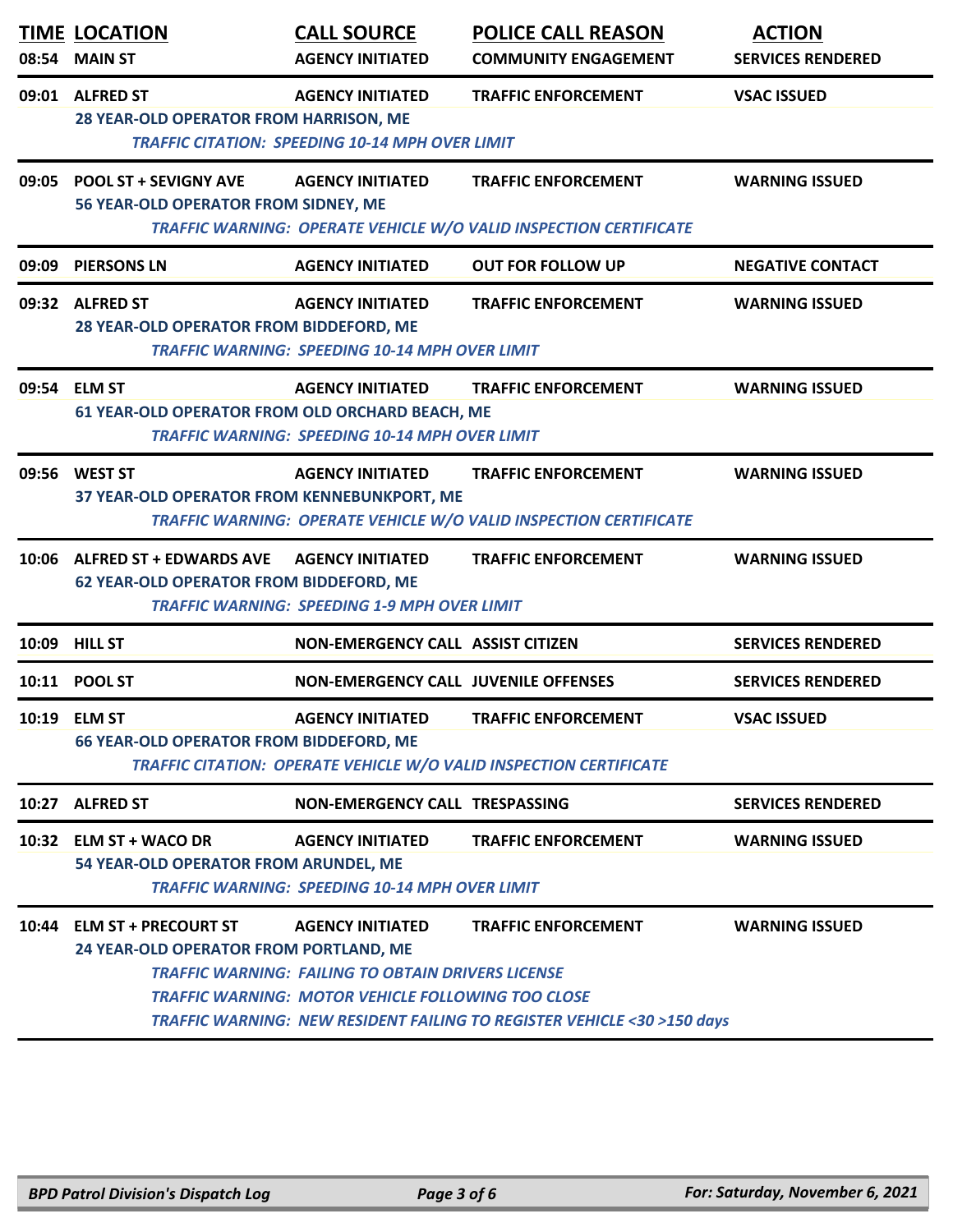|       | <b>TIME LOCATION</b>                                                                        | <b>CALL SOURCE</b>                                                                                                                      | <b>POLICE CALL REASON</b>                                                                               | <b>ACTION</b>                |
|-------|---------------------------------------------------------------------------------------------|-----------------------------------------------------------------------------------------------------------------------------------------|---------------------------------------------------------------------------------------------------------|------------------------------|
|       | 10:56 ELM ST<br><b>40 YEAR-OLD OPERATOR FROM KENNEBUNK, ME</b>                              | <b>AGENCY INITIATED</b><br><b>TRAFFIC WARNING: SPEEDING 10-14 MPH OVER LIMIT</b><br><b>TRAFFIC WARNING: TOWING UNREGISTERED TRAILER</b> | <b>TRAFFIC ENFORCEMENT</b><br>TRAFFIC WARNING: OPERATE VEHICLE W/O VALID INSPECTION CERTIFICATE         | <b>WARNING ISSUED</b>        |
| 11:03 | <b>WATER ST + HIGH ST</b><br><b>49 YEAR-OLD OPERATOR FROM BIDDEFORD, ME</b>                 | <b>AGENCY INITIATED</b><br><b>TRAFFIC WARNING: FAILING TO STOP AT STOP SIGN</b>                                                         | <b>TRAFFIC ENFORCEMENT</b>                                                                              | <b>WARNING ISSUED</b>        |
|       | 11:15 WEST CUTTS ST                                                                         | <b>AGENCY INITIATED</b>                                                                                                                 | <b>ANIMAL COMPLAINT</b>                                                                                 | <b>NEGATIVE CONTACT</b>      |
|       | 11:22 HILL ST + VINCENT AVE<br><b>60 YEAR-OLD OPERATOR FROM TOLLAND, CT</b>                 | <b>AGENCY INITIATED</b><br><b>TRAFFIC WARNING: SPEEDING 10-14 MPH OVER LIMIT</b>                                                        | <b>TRAFFIC ENFORCEMENT</b>                                                                              | <b>WARNING ISSUED</b>        |
|       | 11:30 HILL ST + TIGER WAY<br>67 YEAR-OLD OPERATOR FROM BIDDEFORD, ME                        | <b>AGENCY INITIATED</b><br><b>TRAFFIC WARNING: SPEEDING 1-9 MPH OVER LIMIT</b>                                                          | <b>TRAFFIC ENFORCEMENT</b>                                                                              | <b>WARNING ISSUED</b>        |
|       | 11:32 WASHINGTON ST + JEFFERSO AGENCY INITIATED                                             |                                                                                                                                         | <b>TRAFFIC ENFORCEMENT</b>                                                                              | <b>WARNING ISSUED</b>        |
|       | 11:42 ELM ST<br>32 YEAR-OLD OPERATOR FROM SACO, ME                                          | <b>AGENCY INITIATED</b><br><b>TRAFFIC CITATION: SPEEDING 10-14 MPH OVER LIMIT</b>                                                       | <b>TRAFFIC ENFORCEMENT</b><br>TRAFFIC CITATION: USE OF HANDHELD DEVICE WHILE OPERATING MV (1ST OFFENSE) | <b>VSAC ISSUED</b>           |
|       | 11:53 POOL ST                                                                               | <b>AGENCY INITIATED</b>                                                                                                                 | <b>PAPERWORK</b>                                                                                        | <b>PAPERWORK SERVED</b>      |
| 11:59 | <b>SOUTH ST</b>                                                                             | NON-EMERGENCY CALL CODES ENFORCEMENT                                                                                                    |                                                                                                         | <b>SERVICES RENDERED</b>     |
|       | 12:01 WEST COLE RD<br>50 YEAR-OLD OPERATOR FROM BIDDEFORD, ME                               | <b>AGENCY INITIATED</b>                                                                                                                 | <b>TRAFFIC ENFORCEMENT</b><br><b>TRAFFIC WARNING: OPERATE VEHICLE W/O VALID INSPECTION CERTIFICATE</b>  | <b>WARNING ISSUED</b>        |
|       | 12:02 POOL ST + HEDLEY REYNOLDS AGENCY INITIATED<br>70 YEAR-OLD OPERATOR FROM BIDDEFORD, ME | <b>TRAFFIC WARNING: SPEEDING 10-14 MPH OVER LIMIT</b>                                                                                   | <b>TRAFFIC ENFORCEMENT</b>                                                                              | <b>WARNING ISSUED</b>        |
| 12:07 | <b>SACO FALLS WAY</b>                                                                       | E-911 CALL                                                                                                                              | <b>ASSIST: MEDICAL W/ ASSIST</b>                                                                        | <b>TRANSPORT TO HOSPITAL</b> |
|       | 12:12 ELM ST + ALFRED ST<br>24 YEAR-OLD OPERATOR FROM SCARBOROUGH, ME                       | <b>AGENCY INITIATED</b>                                                                                                                 | <b>TRAFFIC ENFORCEMENT</b><br>TRAFFIC CITATION: OPERATE VEHICLE W/O VALID INSPECTION CERTIFICATE        | <b>VSAC ISSUED</b>           |
|       | 12:23 HILLS BEACH RD                                                                        | <b>AGENCY INITIATED</b>                                                                                                                 | <b>PARKING COMPLAINT</b>                                                                                | <b>UNFOUNDED</b>             |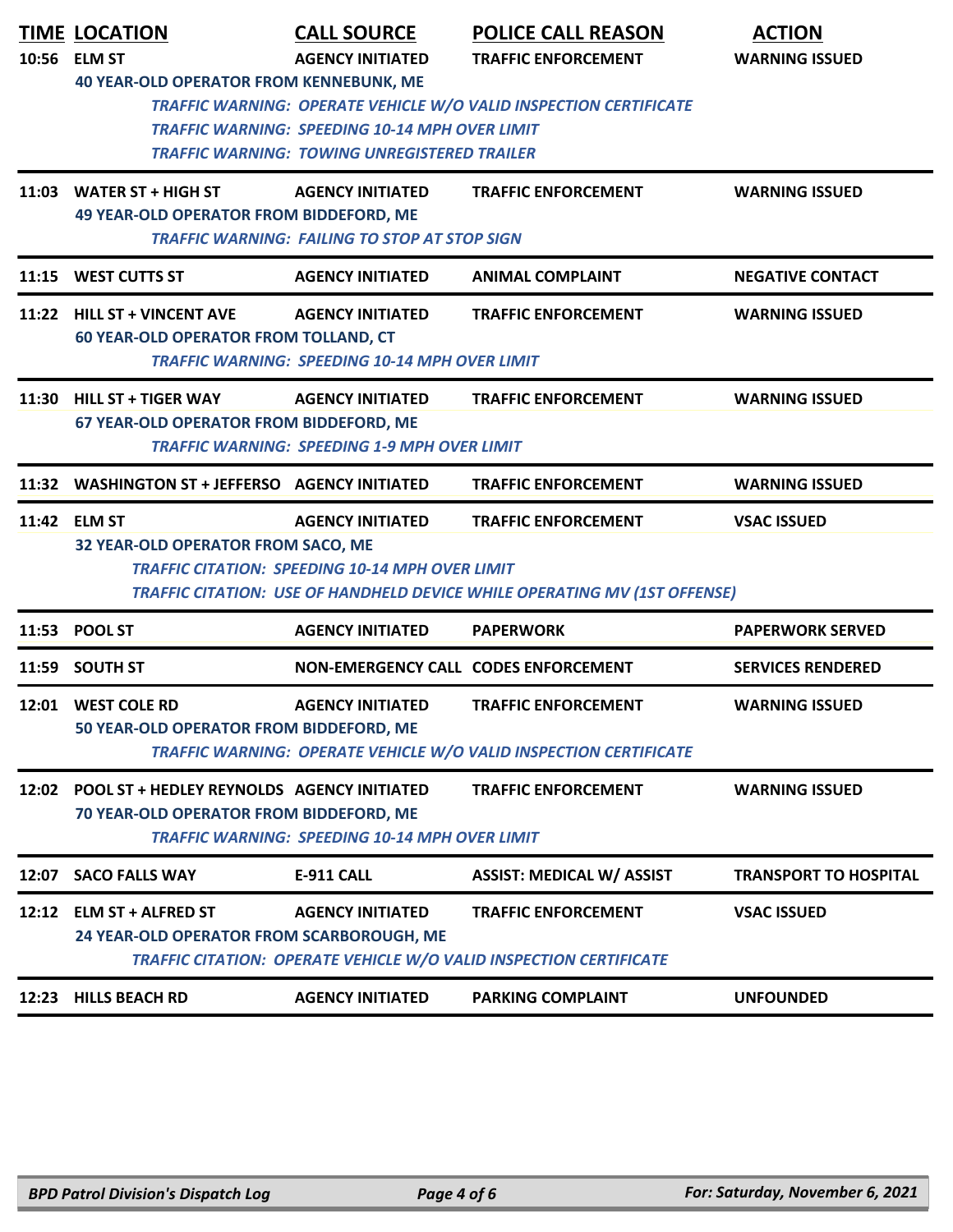|       | <b>TIME LOCATION</b>                                                   | <b>CALL SOURCE</b>                                                                                                                      | <b>POLICE CALL REASON</b>                                              | <b>ACTION</b>                |
|-------|------------------------------------------------------------------------|-----------------------------------------------------------------------------------------------------------------------------------------|------------------------------------------------------------------------|------------------------------|
|       | 12:26 ALFRED ST + RAY ST                                               | <b>AGENCY INITIATED</b>                                                                                                                 | <b>TRAFFIC ENFORCEMENT</b>                                             | <b>SUMMONS ISSUED</b>        |
|       |                                                                        |                                                                                                                                         | DEFENDANT: DORY MAE STEFANOWICZ  AGE: 18  RESIDENT OF: MILLIS, MA      |                              |
|       | <b>CHARGE: POSSESSION OF MARIJUANA UNDER 21 YRS OLD- UP TO 1.25 OZ</b> |                                                                                                                                         |                                                                        |                              |
|       |                                                                        | <b>TRAFFIC CITATION: SPEEDING 15-19 MPH OVER LIMIT</b>                                                                                  | DEFENDANT: FLORA MARY MARDEROSIAN  AGE: 18  RESIDENT OF: W ROXBURY, MA |                              |
|       | <b>CHARGE: POSSESSION OF MARIJUANA UNDER 21 YRS OLD- UP TO 1.25 OZ</b> |                                                                                                                                         |                                                                        |                              |
|       |                                                                        |                                                                                                                                         |                                                                        |                              |
|       | 12:34 ALFRED ST                                                        | <b>NON-EMERGENCY CALL BOLO</b>                                                                                                          |                                                                        | <b>REFERRED OTHER AGENCY</b> |
|       | 12:42 MILE STRETCH RD                                                  | <b>NON-EMERGENCY CALL THEFT</b>                                                                                                         |                                                                        | <b>REPORT TAKEN</b>          |
|       | 12:53 MARINER WAY                                                      | <b>E-911 CALL</b>                                                                                                                       | <b>VEHICLE CRASH - POLICE ONLY</b>                                     | <b>STATE FORM TAKEN</b>      |
|       | 13:24 CLIFFORD ST                                                      | <b>AGENCY INITIATED</b>                                                                                                                 | <b>ARTICLES LOST/FOUND</b>                                             | <b>REPORT TAKEN</b>          |
|       | 13:26 ELM ST                                                           | <b>E-911 CALL</b>                                                                                                                       | <b>VEHICLE CRASH - POLICE ONLY</b>                                     | <b>STATE FORM TAKEN</b>      |
|       | 13:32 MAIN ST                                                          |                                                                                                                                         | NON-EMERGENCY CALL VEHICLE CRASH - POLICE ONLY                         | <b>SERVICES RENDERED</b>     |
|       | 13:43 MARINER WAY                                                      |                                                                                                                                         | NON-EMERGENCY CALL VEHICLE CRASH - POLICE ONLY                         | <b>REPORT TAKEN</b>          |
|       | 13:45 PIERSONS LN                                                      | <b>AGENCY INITIATED</b>                                                                                                                 | <b>OUT FOR FOLLOW UP</b>                                               | <b>SERVICES RENDERED</b>     |
|       | 13:48 HILL ST + CHAPEL ST                                              | <b>AGENCY INITIATED</b>                                                                                                                 | <b>CHECK WELFARE</b>                                                   | <b>SERVICES RENDERED</b>     |
|       | 13:48 KING ST + FOSS ST                                                | <b>E-911 CALL</b>                                                                                                                       | <b>DISTURBANCE / NOISE</b>                                             | <b>UNFOUNDED</b>             |
|       | 13:50 SHOPS WAY                                                        | <b>ALARM</b>                                                                                                                            | <b>ASSIST: ALARM - COMMERCIAL FIRE FALSE ALARM</b>                     |                              |
|       | 14:06 ELM ST                                                           | <b>WALK-IN AT STATION</b>                                                                                                               | <b>ARTICLES LOST/FOUND</b>                                             | <b>REPORT TAKEN</b>          |
|       | <b>14:28 MAIN ST</b>                                                   | <b>AGENCY INITIATED</b>                                                                                                                 | <b>COMMUNITY ENGAGEMENT</b>                                            | <b>NO VIOLATION</b>          |
|       | <b>15:15 MAIN ST</b>                                                   | <b>NON-EMERGENCY CALL MISSING PERSON</b>                                                                                                |                                                                        | <b>SERVICES RENDERED</b>     |
|       | 15:22 SOUTH ST                                                         | <b>NON-EMERGENCY CALL BOLO</b>                                                                                                          |                                                                        | <b>SERVICES RENDERED</b>     |
|       | <b>17 YEAR-OLD OPERATOR FROM WATERBORO, ME</b>                         |                                                                                                                                         | <b>TRAFFIC WARNING: FAILURE TO MAINTAIN CONTROL OF MOTOR VEHICLE</b>   |                              |
| 15:33 | <b>POOL ST + SOKOKIS RD</b>                                            | <b>AGENCY INITIATED</b>                                                                                                                 | <b>TRAFFIC ENFORCEMENT</b>                                             | <b>WARNING ISSUED</b>        |
|       | 15:46 POOL ST + MARBLEHEAD LN                                          | <b>AGENCY INITIATED</b>                                                                                                                 | <b>TRAFFIC ENFORCEMENT</b>                                             | <b>WARNING ISSUED</b>        |
|       | 15:53 POOL ST + KEELY WAY                                              | <b>AGENCY INITIATED</b>                                                                                                                 | <b>TRAFFIC ENFORCEMENT</b>                                             | <b>WARNING ISSUED</b>        |
|       | 16:04 POOL ST + BLANDINGS WAY                                          | <b>AGENCY INITIATED</b>                                                                                                                 | <b>TRAFFIC ENFORCEMENT</b>                                             | <b>WARNING ISSUED</b>        |
|       | 16:25 POOL ST                                                          | <b>NON-EMERGENCY CALL MISSING PERSON</b>                                                                                                |                                                                        | <b>SERVICES RENDERED</b>     |
|       | 17:32 SOUTH ST + MAY ST<br><b>62 YEAR-OLD OPERATOR FROM LYMAN, ME</b>  | <b>AGENCY INITIATED</b><br><b>TRAFFIC WARNING: FAILURE TO REGISTER VEHICLE</b><br><b>TRAFFIC WARNING: SPEEDING 10-14 MPH OVER LIMIT</b> | <b>TRAFFIC ENFORCEMENT</b>                                             | <b>WARNING ISSUED</b>        |